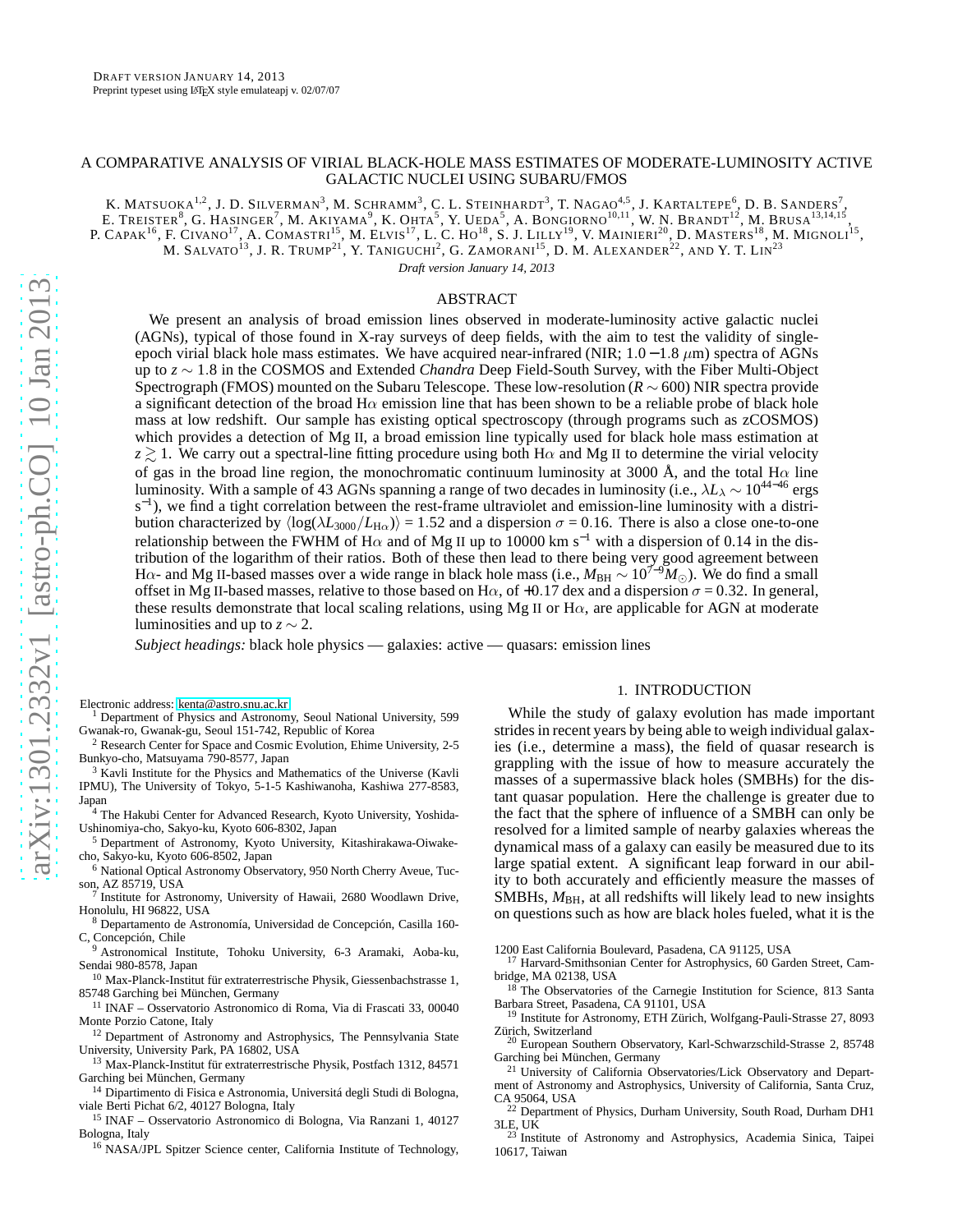connection with its host galaxy, and how do SMBHs evolve within a cosmological framework.

Spectroscopy enables us to probe the kinematics of ionized gas within the vicinity of a SMBH in distant active galactic nuclei (AGNs) and luminous quasars to infer their black hole masses. Traditionally, emission lines (e.g., C IV, Mg II,  $H\beta$ , and  $H\alpha$ ) detected in the optical and velocity-broadened between  $2000 - 20000$  km s<sup>-1</sup> are used to probe the gravitational potential well of a SMBH. This lower limit on the velocity width has been set somewhat arbitrarily since there exists a well-known population of both type 1 AGNs having narrower line widths (i.e., NLS1; [Osterbrock & Pogge 1987\)](#page-8-0) and those with intermediate-mass black holes [\(Greene & Ho](#page-7-0) [2004,](#page-7-0) [2007\)](#page-7-1).

There are methods to determine the luminosity-weighted radial distance between the broad-line region (BLR) and central source,  $R_{BLR}$ , for AGN ( $z \lesssim 0.4$ ) through reverberationmapping campaigns (e.g., [Bahcall et al. 1972;](#page-7-2) [Peterson 1993;](#page-8-1) [Bentz et al. 2009](#page-7-3)) based on Balmer lines. Even with the complex nature of the BLR, this characteristic radius is tightly correlated with its luminosity [\(Kaspi et al. 2000,](#page-8-2) [2005\)](#page-8-3), thus providing a means to infer such a distance to the BLR in large quasar samples based solely on luminosity. Then coupled with velocity information provides a viral mass estimate based on a single-epoch spectrum. Such techniques have been applied to large quasar samples most notably the Sloan Digital Sky Survey (SDSS). A number of studies (e.g., [Vestergaard & Osmer 2009](#page-8-4); [Steinhardt & Elvis 2010;](#page-8-5) [Shen et al. 2011\)](#page-8-6) clearly demonstrate that such samples effectively probe SMBHs above  $M_{\text{BH}} \gtrsim 10^9 M_{\odot}$  at  $z \sim 2$  (an epoch of maximal black hole activity) due to the wide area coverage and shallow depth. It is important to keep in mind that these black hole masses are based on calibrations using lower luminosity AGNs at low redshift; their application to luminous quasars at high redshift is not well solidified with reverberation mapping [\(Kaspi et al. 2007\)](#page-8-7).

Deep surveys, such as COSMOS, GOODS and AEGIS, are effective probes of black hole accretion at lower masses. Given that the black hole mass function is steeply declining at  $\log M_{\rm BH} \gtrsim 9$  [\(Shen & Kelly 2012\)](#page-8-8), studies of the global population with SDSS are susceptible to large uncertainties when extrapolated to lower masses [\(Kelly & Shen 2012\)](#page-8-9). While noble attempts have been made to characterize the low-mass end ( $log M_{BH} \leq 9$ ; [Tamura et al. 2006](#page-8-10); [Hopkins et al. 2007;](#page-7-4) [Merloni & Heinz 2008\)](#page-8-11), these studies have been based on luminosity and do not consider virial velocities. These deep survey fields have considerable X-ray coverage that can be utilized to select AGNs that mitigate biases incurred by host galaxy dilution and obscuration. Such selection then has the potential to effectively probe the lower luminosity AGN population that may be powered by lower mass black holes or those accreting at sub-Eddington rates. Followup optical spectroscopic observations are enabling single-epoch virial black hole mass estimates (down to  $10<sup>7</sup>M_{\odot}$ ) based on the properties of their broad emission lines and continuum luminosity [\(Trump et al. 2009](#page-8-12); [Merloni et al. 2010\)](#page-8-13).

Mass estimates for these higher redshift AGNs, which actually constitute the majority of the population in deep surveys such as COSMOS, rely on Mg II or C IV since the  $H\beta$  line (used to calibrate recipes based on local samples) is no longer available in the optical window at  $z \gtrsim 0.8$ . While the assumption that the Mg II line is produced from the same physical region as  $H\beta$  may hold [\(McLure & Jarvis 2002;](#page-8-14) [Shen et al.](#page-8-15) [2008\)](#page-8-15), there are studies that indicate that the physics of

the broad-line region is not so simple [\(Wang et al. 2009](#page-8-16); [Trakhtenbrot & Netzer 2012](#page-8-17)), especially for the most luminous quasars [\(Marziani et al. 2009;](#page-8-18) [Steinhardt & Silverman](#page-8-19) [2011;](#page-8-19) [Marziani et al. 2013](#page-8-20)) that can have significant outflows possibly in response to a more intense radiation field. Furthermore, it is non-trivial to disentangle the broad Mg II line from Fe emission that sits at its base, especially for lower mass black holes and maybe even those at the high mass end.

We present first results of a near-infrared spectroscopic survey of broad-line AGNs (BLAGNs) primarily in the COSMOS field using the Fiber Multi-Object Spectrograph (FMOS) mounted on the Subaru Telescope. With FMOS, we now have the capability to simultaneously acquire nearinfrared spectra of ∼ 200 targets over a field of view of 0.19 square degrees. In this study, we report on the comparison between the H $\alpha$  emission line profile, detected in the nearinfrared, with that of Mg II present in previously available optical spectra. We aim to establish how effective recipes (established locally) are to measure single-epoch black hole masses out to  $z \sim 1.8$  and for BLAGNs of lower luminosity (i.e., lower black hole mass), as compared to those found in the SDSS. Our sample is supplemented with AGNs from the Extended *Chandra* Deep Field-South (ECDF-S) Survey that reach fainter depths, in X-rays, than the *Chandra*/COSMOS survey and improve our statistics at lower black hole masses. In Section [2,](#page-1-0) we fully describe the FMOS observations including target selection, data reduction, and success rate with respect to detecting the H $\alpha$  emission line. We describe our method for fitting broad emission lines in Section [3.](#page-3-0) Our results are described in Section [4.](#page-5-0) Throughout this work, we assume  $H_0 = 70 \text{ km s}^{-1} \text{ Mpc}^{-1}$ ,  $\Omega_{\Lambda} = 0.7$ ,  $\Omega_{\text{M}} = 0.3$ , and AB magnitudes.

# <span id="page-1-0"></span>2. NEAR-INFRARED SPECTROSCOPY WITH SUBARU/FMOS

The capability of FMOS [\(Kimura et al. 2010\)](#page-8-21) to simultaneously acquire near-infrared spectra for a large number of objects over a wide field offers great potential for studies of galaxies [\(Yabe et al. 2012;](#page-8-22) [Roseboom et al. 2012\)](#page-8-23) and AGNs [\(Nobuta et al. 2012](#page-8-24)) at high redshift. Over a circular region of 30′ in diameter, it is possible to place up to 400 fibers, each with a 1"2 aperture, across the field. To detect emission lines in AGNs over a wide range in redshift, we elect to use the lowresolution mode that effectively covers two wavelength intervals of 1.05 – 1.34  $\mu$ m (J band) and 1.43 – 1.77  $\mu$ m (H band) simultaneously. The spectral resolution is  $\lambda/\Delta\lambda \approx 600$ , thus a velocity resolution FWHM  $\sim$  500 km s<sup>-1</sup> at  $\lambda = 1.5 \mu$ m, suitable for the study of broad emission lines of AGN. Unfortunately, this mode requires an additional optical element (i.e., VPH grating) that reduces the total throughput to  $\sim$  4% at 1.3  $\mu$ m and impacts the limiting depth reachable in a few hours of integration time.

Accurate removal of the bright sky background when observing from the ground with near-infrared detectors remains the primary challenge. With FMOS, an OH-airglow suppression filter [\(Maihara et al. 1993;](#page-8-25) [Iwamuro et al. 2001](#page-8-26)) is built into the system that significantly reduces the intensity of strong atmospheric emission lines that usually plague the J band and H band. Equally important, there is the capability (cross-beam-switching; CBS hereafter) to dither targets between fiber pairs effectively measuring the sky background spatially close to individual objects and through the same fibers as the science targets. In this mode, two sequential observations are taken by offsetting the telescope by 60″ while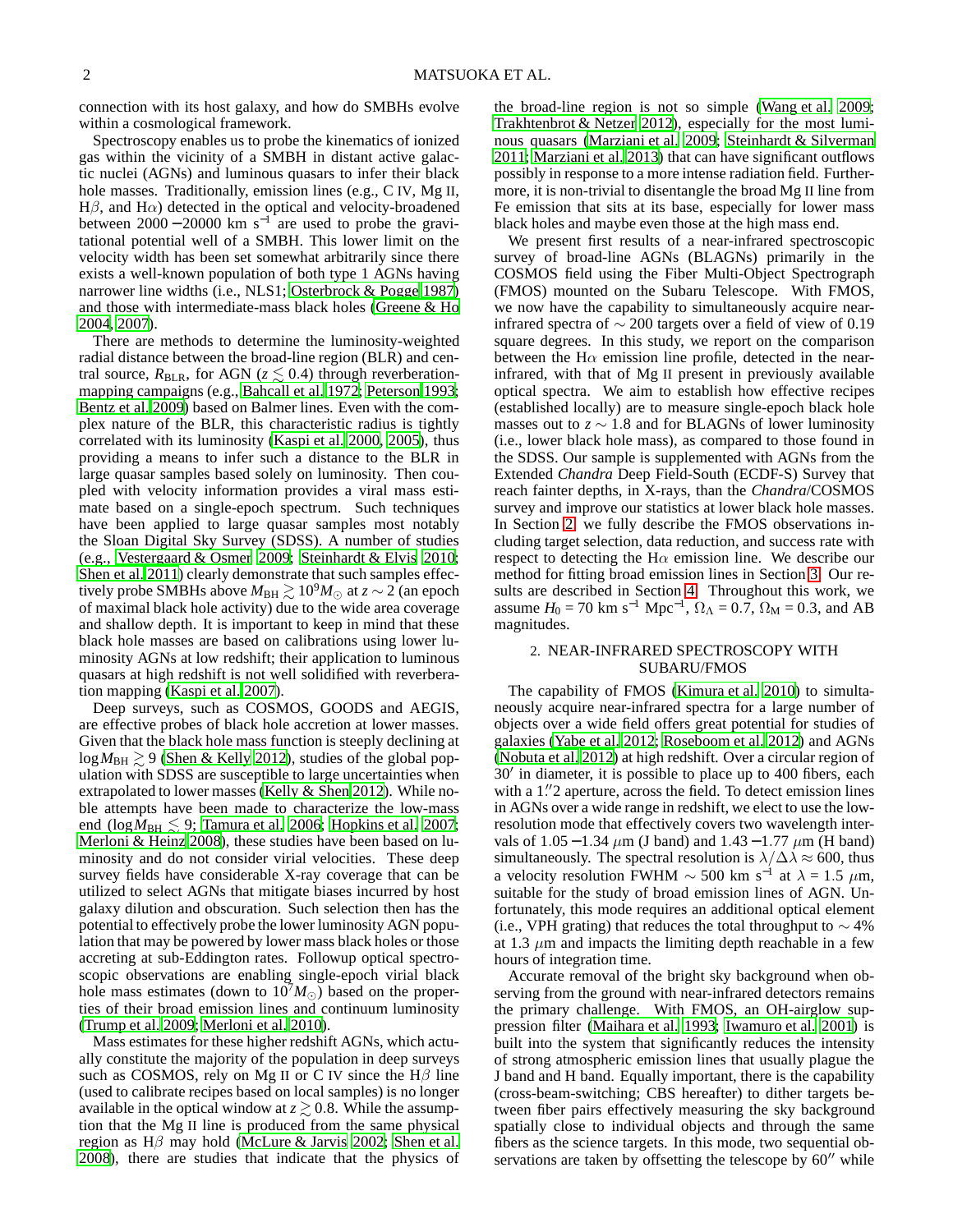keeping the target within one of the two fibers. The trade off is that only 200 fibers are available in this CBS mode. We refer the reader to [Kimura et al. \(2010\)](#page-8-21) for full details of the instrument and its performance.

Below, we briefly describe our observing program using FMOS including the selection of type 1 AGNs, data reduction, and success rate with respect to the detection of broad emission lines. Complete details of our program will be presented in Silverman et al. (in prep.) along with the full catalog of emission-line properties of broad-line AGNs in the COS-MOS and ECDF-S.

#### 2.1. *Target selection*

Our primary selection of AGNs is based on their having X-ray emission detected by *Chandra* [\(Elvis et al. 2009;](#page-7-5) [Civano et al. 2012\)](#page-7-6) within the central square degree of COS-MOS (hereafter C-COSMOS). The high surface density of AGNs ( $\sim$  2000 per deg<sup>2</sup>) at the limiting depths ( $f_{0.5-2.0 \text{ keV}}$ )  $2 \times 10^{-16}$  ergs cm<sup>-2</sup> s<sup>-1</sup>) of C-COSMOS field ensures that we make adequate use of the multiplex capabilities of FMOS. In addition, two FMOS pointings were observed further out from the center of the COSMOS field thus we relied upon the catalog of optical and near-infrared counterparts to *XMM-Newton* sources [\(Brusa et al. 2010\)](#page-7-7) for AGN selection.

We further require that optical spectroscopy [\(Trump et al.](#page-8-27) [2007;](#page-8-27) [Lilly et al. 2009](#page-8-28)) is available for each source that yields a reliable redshift and detection of at least a single broad (FWHM > 2000 km s<sup>-1</sup>) emission line, namely Mg II in many cases. We then specifically targeted those with spectroscopic redshifts that allows us to detect either H $\beta$  (1.2 < *z* < 1.7 and  $1.9 < z < 2.6$ ), H $\alpha$  ( $0.6 < z < 1.0$  and  $1.2 < z < 1.7$ ), or Mg II  $(2.8 < z < 3.8$  and  $4.1 < z < 5.3$ ) in the observed FMOS spectral windows in low-resolution mode, i.e.,  $1.05-1.34 \mu$ m and  $1.43 - 1.77 \mu m$ . Fibers are assigned to BLAGNs (for which we can detect emission lines of interest) with a limiting magnitude of  $J_{AB} = 23$ . Those at  $J_{AB} < 21.5$  are given higher priority to ensure that this sample (of lower density on the sky) is well represented in the final catalog; this also effectively improves upon our success rate of detection both continuum and line emission. Due to the sensitivity of FMOS and the low number density of AGNs at *z* > 3, our sample has very few detections of Mg II in the near infrared.

In addition, we have acquired FMOS observations of Xray selected AGNs in the ECDF-S [\(Lehmer et al. 2005](#page-8-29)) survey with the inclusion of those that are only detected in the deeper 2−4 Ms data [\(Luo et al. 2010;](#page-8-30) [Xue et al. 2011\)](#page-8-31) in the central region that covers GOODS. This deeper X-ray field offers the potential to extend the dynamic range of our study in terms of black hole mass and Eddington ratio. We specifically select AGNs, as mentioned above, based on their optical properties determined through deep spectroscopic campaigns [\(Szokoly et al. 2004;](#page-8-32) [Silverman et al. 2010\)](#page-8-33). As with the COSMOS sample, we place higher priority on the brighter AGNs ( $R_{AB}$  < 22) while targeting the fainter cases with lower priority.

# 2.2. *Observations*

We have acquired near-infrared spectra with Subaru/FMOS of broad-line AGNs from the COSMOS and ECDF-S surveys. The majority of the data was obtained during open use time through NAOJ over three nights in December 2010 (ID; S10B-108) and two nights in December 2011 (ID; S11B-098). Additional targets were observed during other programs being carried out in the COSMOS field through the University



<span id="page-2-0"></span>FIG. 1.— Selection and completeness of the COSMOS AGNs with FMOS spectra. Each panel shows the distribution of the observed sample (open histogram) and those that yield black hole mass estimates based on the  $H\alpha$ emission line (filled black histogram) for (*a*) X-ray 0.5 − 10.0 keV flux and (*b*) J-band magnitude.

of Hawaii in S10B−S11A. Weather conditions were acceptable although clouds, mainly cirrus, reduced our observing efficiency. The typical seeing was  $\sim 1''$  with considerable variation across the nights.

We elected to use the CBS mode while taking two sequential exposures each of 15 minutes for each position (namely A and B positions hereafter). These pairs of exposure were repeated multiple times in order to reach an effective total integration time of 2.0 − 3.5 hours on-source. Some time is lost to refocusing and repositioning fibers at regular intervals during the full observation. In the early data, only one spectrograph (IRS1) was available thus  $\sim 100$  fibers were available for science targets.

#### 2.3. *Data Reduction*

We use the publicly available software FIBRE-pac (FMOS Image-Based REduction package; [Iwamuro et al. 2012\)](#page-8-34). The reduction routines are based on IRAF tasks although several steps are processed by additional tools written by the FMOS instrument team. Since our observation are carried out using an ABAB nodding pattern in CBS mode of the telescope, an effective sky subtraction (A−B) can be performed using the two different sky images:  $A_n - B_{n-1}$  and  $A_n - B_{n+1}$  taken before and after the *n*-th exposure. After the initial background subtraction, a cross talk signal is removed by subtracting 0.15% for IRS1 and 1% for IRS2 from each quadrant. The differ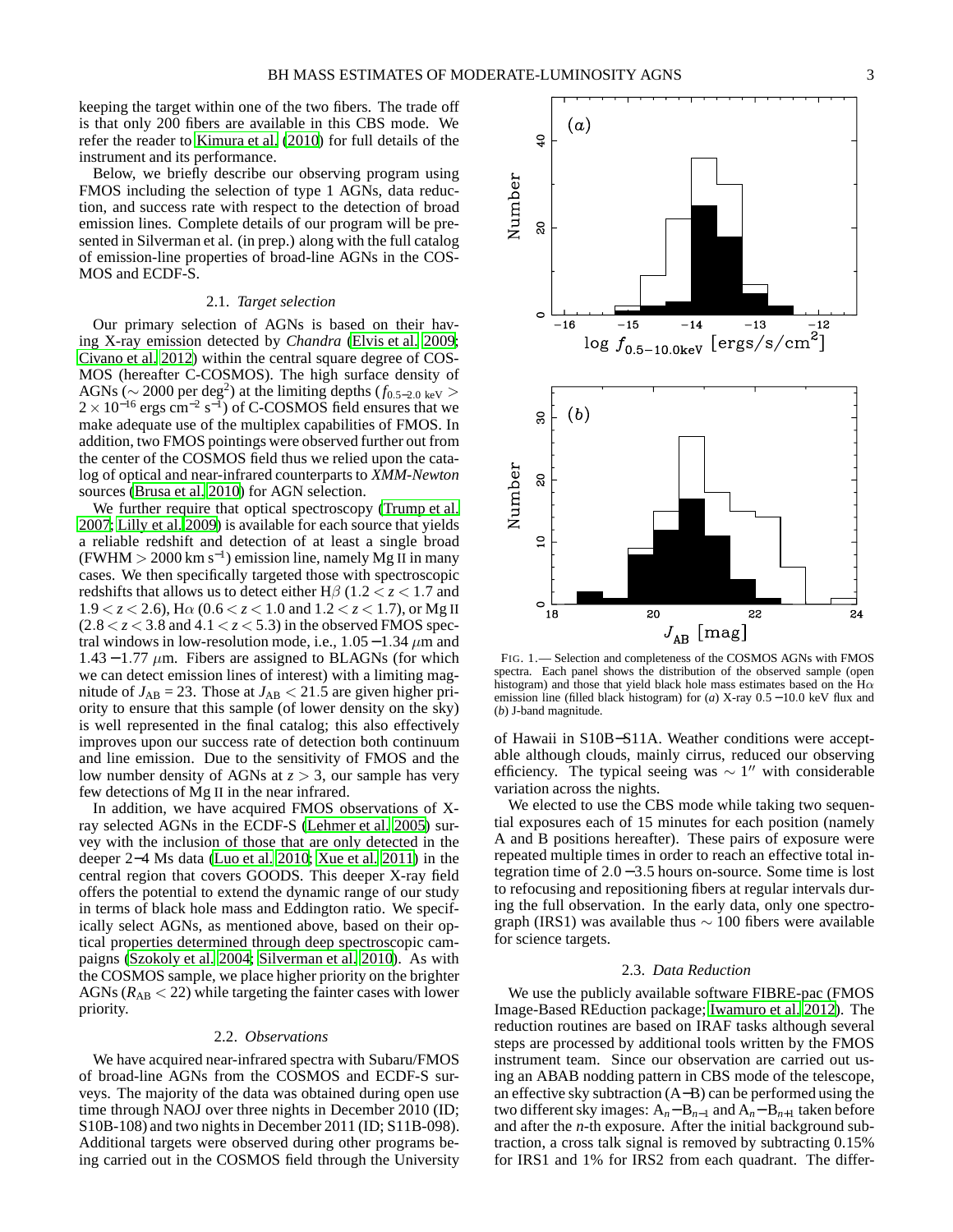ence in the bias between the quadrants is corrected to make the average over each quadrant equal. We further apply a flat field correction using a dome lamp exposure. Bad pixels are masked throughout the reduction procedure. Additional steps include the distortion correction and the removal of residual airglow lines. This procedure is carried out for both positions A and B. Individual frames are combined into an averaged image and an associated noise image. Finally, the wavelength calibration is carried out based on a reference image of a Th-Ar emission spectrum. Individual one-dimensional science and error spectra are extracted both to be used for the fitting of emission line profiles.

We perform a first attempt at flux calibration by using spectra of bright stars, usually  $1 - 2$  per spectrograph. A single stellar spectrum for each spectrograph is chosen to apply a correction based on the spectroscopic magnitude and photometry from 2MASS. An improvement of the absolute flux level is required to account for aperture effects. Therefore, we scale the flux of each FMOS spectra of our AGNs to match the deep infrared photometry using total magnitudes available from the UltraVISTA survey [\(McCracken et al. 2012\)](#page-8-35) available over the COSMOS field. While scale factors can reach as high as  $\sim$  4, the median value is 1.64.

# 2.4. *Sample characteristics and completeness*

We have observed over 100 type 1 AGNs in the combined COSMOS and ECDF-S fields to date. In Figure [1,](#page-2-0) we show the X-ray flux and NIR magnitude distribution of the 108 AGNs (originally identified as *Chandra* X-ray sources) in the COSMOS field that have  $0.6 < z < 1.8$ , a redshift interval where we are capable of detecting  $H\alpha$  in the FMOS spectroscopic window. The distributions are shown for both the observed objects and the 56 having a significant detection of a broad  $H\alpha$  emission line (at the expected wavelength) that subsequently yielded a black hole mass estimate.

Prior to our observations, we had no empirical assessment of the performance of FMOS thus AGN were targeted to faint infrared magnitudes, now understood not to be feasible using the low-resolution mode for the faintest objects ( $J_{AB} \sim 23$ ). As shown in Figure [1\(](#page-2-0)*b*), we have a reasonable level of success (71%) with the detection of broad emission lines at brighter magnitudes  $(J_{AB} < 21.5)$ . Unfortunately, the success rate is significantly lower at fainter magnitudes thus dropping to 50% for the entire sample with  $J_{AB}$  < 23. It is worth highlighting that a survey depth of  $J_{AB}$  < 21.5 is about two magnitudes fainter than current near-infrared spectroscopic observations of SDSS quasars [\(Shen & Liu 2012](#page-8-36)) at similar redshifts. In Figure [2,](#page-3-1) we demonstrate this by plotting the bolometric luminosity (based on  $L_{3000}$  and a bolometric correction of 5.15; [Shen et al. 2011](#page-8-6)) of our AGN compared to those from SDSS surveys.

[Greene & Ho \(2005](#page-7-8)) describe in detail the benefits of using H $\alpha$  for black hole mass measurements. In particular, the H $\alpha$ emission line is stronger ( $\sim$  3×) thus more easily detected as compared to  $H\beta$ . This is clearly evident from our observations. We successfully detect a broad H $\alpha$  line in  $\sim$  50% of the cases (as mentioned above) while the detection of  $H\beta$  is very low (17%). Even so, we do detect  $H\beta$  in a fair number of cases up to  $z \sim 2.6$  that will be presented in the full emission-line catalog (Silverman et al. in prep.). Any future FMOS campaign designed to detect the  $H\beta$  emission line (both broad and narrow) should increase the exposure time significantly and/or use the high-resolution mode that has roughly three times higher throughput in the H band as compared to low-



<span id="page-3-1"></span>FIG. 2.— Bolometric luminosity as a function of redshift for AGNs in COSMOS (red filled circles), ECDF-S (red open circles), and SDSS (grey and black symbols).

<span id="page-3-0"></span>resolution mode (see Figure 19 of [Kimura et al. 2010\)](#page-8-21).

## 3. SPECTRAL LINE FITTING

We measure the properties of broad emission lines present in optical and near-infrared spectra to derive single-epoch black hole mass estimates. For the emission lines of interest here (i.e., Mg II and H $\alpha$ ), we specifically measure the full width at half maximum (FHWM), total luminosity of the emission line in the case of  $H\alpha$ , and continuum luminosity at 3000 Å. Due to the moderate luminosities of the AGN sample, there can be a non-negligible host galaxy contribution that impacts the estimate of the AGN continuum at redder wavelengths; therefore, we chose to use the  $H\alpha$  line flux rather than the continuum luminosity. Fortunately, the multi-wavelength photometry of the COSMOS, including the HST imaging, enables us to determine the level of such contamination that will be fully assessed in a future study. Emission lines are fit using a procedure as outlined below that enables us to characterize the line shape for even those that have a considerable level of noise.

Our fitting procedure of the continuum and line emission utilizes MPFITFUN, a Levenberg-Marquardt least squares minimization algorithm as available within the IDL environment. Even though this routine has well-known computational issues, this algorithm is widely used due to its ease of use and fast execution time. The routine returns best-fit parameters and their errors as well as measure of the goodness of the overall fit. We further describe the individual components required to successfully extract a parameterization of the broad component used in determining virial masses. It is worth recognizing that each line has its own advantages and disadvantages that need to be considered carefully especially when fitting data of moderate signal-to-noise ratio (S/N). A final inspection of each fit by eye is performed to remove obvious cases where a broad component is not adequately determined almost exclusively due to spectra having low S/N.

## 3.1. *H*α

We perform a fit to the H $\alpha$  emission line (if detected within the FMOS spectral window) in order to measure line width and integrated emission-line luminosity. Based on the spectroscopic redshift as determined from optical spectroscopy, we select the spectrum at rest wavelengths centered on the emission line and spanning a range that enables an accurate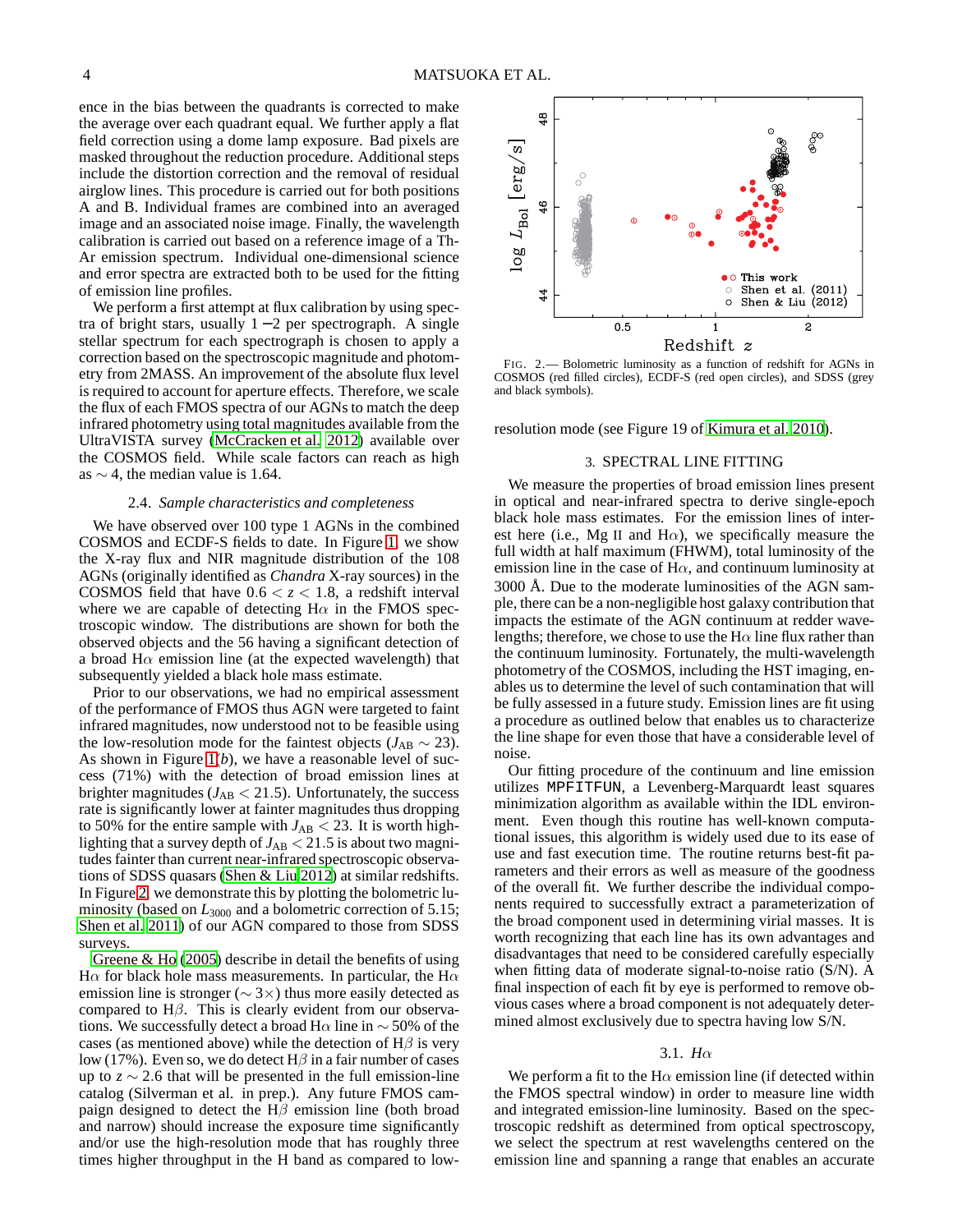

<span id="page-4-0"></span>FIG. 3.— Examples of our fitting routine for the H $\alpha$  line detected in COS-MOS AGN. In the upper portion of each panel, the observed spectrum is shown in black with the best fit in red. The continuum (gray dashed line) and individual emission-line components (grey gaussian curves) are also indicated respectively. In lower panels, the residuals are shown with same scale as that of upper panel.

determination of the continuum characterized by a power law,  $f_{\lambda} \propto \lambda^{-\alpha}$ .

We employ multiple Gaussian components to describe the line profile. It is common practice to make such an assumption on the intrinsic shape of individual components, even though it has been demonstrated that broad-emission lines in AGN are not necessarily of such a shape (e.g., [Collin et al.](#page-7-9) [2006\)](#page-7-9). The H $\alpha$  line is fit with two or three Gaussians (including a narrow component) and the [N II] $\lambda$ 6548,6684 lines with a pair of Gaussians. The ratio of the [N II] lines is fixed at the



<span id="page-4-1"></span>FIG. 4.— Examples of our fits for the Mg II line for the same AGN as shown in Figure [3.](#page-4-0) The top panel shows the spectral range around Mg II. The best fit model is indicated as a red solid line. The different components are as indicated: Fe-emission (blue), pseudo continuum (purple), and Gaussian components (green and brown). The residual is shown in the lower panel. In the upper right corner for each panel, we show the black hole mass distribution computed from our Monte Carlo tests based on the uncertainties of the line width and continuum luminosity measurements.

laboratory value of 2.96. The narrow width of the [N II] lines is fixed to match the narrow component of H $\alpha$ . The width of the narrow components is limited to  $420-800$  km s<sup>-1</sup> (a range not corrected for intrinsic dispersion). The velocity profile of the broad components is characterized by the FWHM, measured using either one gaussian or the sum of two gaussians. We then correct the velocity width for the effect of instrumental dispersion to achieve an intrinsic profile width. The H $\alpha$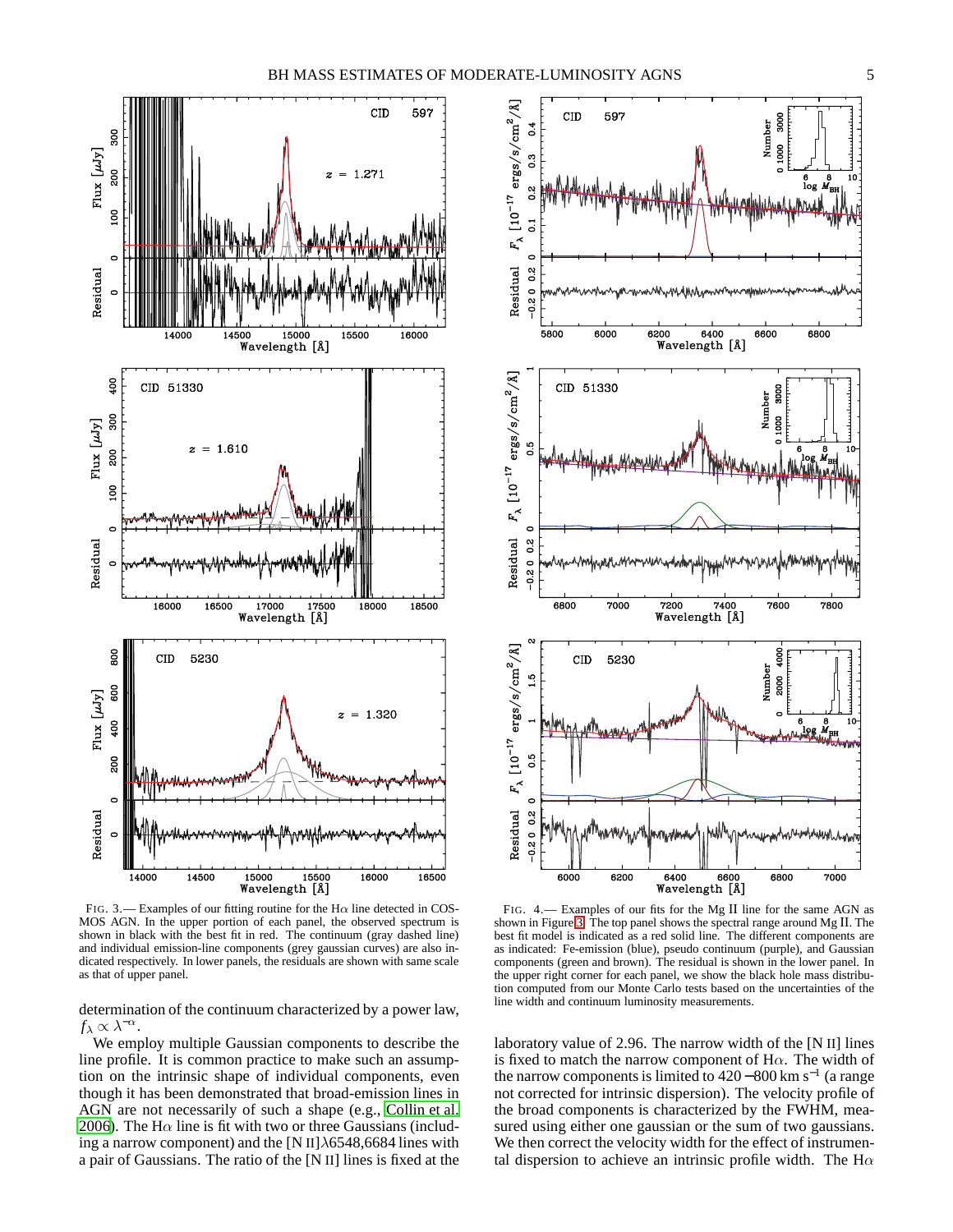luminosity discussed throughout this work is the sum of the broad components.

There are cases for which the fitting routine returns a solution with the width of the narrow component pegged at the upper bound of 800 km  $s^{-1}$ . It is worth highlighting that this minimization routine stops the fitting procedure when a parameters hit a limit thus the returned values are not the true best-fit values. For these, we inspect all fits by eye and decide whether such an additional broad component is real. For many cases, we can use the [O III] $\lambda$ 5007 line profile, within the FMOS spectral window, to determine whether such a fit to the narrow line complex is accurate. In addition, we can use the available optical spectra for such comparisons. When the level of significance of the narrow line is negligible, we rerun the fitting routine and fix the narrow line width to the spectral resolution of FMOS,  $\sim$  420 km s<sup>-1</sup>. In Figure [3,](#page-4-0) we show three examples of our fits to the  $H\alpha$  emission line that span a range of line properties.

#### 3.2. *Mg II*

We fit the Mg II emission line, as done in [Schramm & Silverman \(2012\)](#page-8-37), observed in optical spectra primarily from zCOSMOS [\(Lilly et al. 2009](#page-8-28)), Magellan/IMACS [\(Trump et al. 2007\)](#page-8-27), and SDSS [\(York et al.](#page-8-38) [2000\)](#page-8-38). The emission line is modeled by a combination of one or two broad Gaussian functions to best characterize the line shape. We first remove the continuum (before attempting to deal with the emission lines) by fitting the emission in a window surrounding the line. As with  $H\alpha$ , a power-law function is chosen to best characterize the featureless, non-stellar light attributed to an accretion disk. We further include a broad Fe emission component based on an empirical template (Vestergaard  $&$  Wilkes 2001) that is convolved by a Gaussian of variable width and straddles the base of the Mg II emission line. A least square minimization is implemented to determine the best-fit parameters. When possible, we optimize residuals of the fits on a case-by-case basis by trying to minimize the number of components. Absorption features are either masked out or interpolated across. The fit returns two parameters required for black hole mass estimates: FWHM and monochromatic luminosity at 3000 Å. Examples of our fits to the Mg II line are presented in Figure [4.](#page-4-1)

#### 4. RESULTS

<span id="page-5-0"></span>We can determine how closely the parameters (i.e., luminosity and FWHM) required to estimate single-epoch black hole masses agree between the H $\alpha$  and Mg II emission lines. Any systematic offset or inherent scatter may only add additional uncertainty to the derived masses. We essentially want to establish whether or not the kinematics of the BLR is consistent with photoionized gas in virial motion around the SMBH. We provide all measurements and derived masses in Table [1.](#page-6-0)

## 4.1. *Luminosities*

Our first concern is to determine whether the  $H\alpha$  emissionline luminosity scales appropriately with the UV continuum luminosity. For the following analysis, we do not correct for extinction due to dust and any contamination by the host galaxy; the impact of these, thought to be small, will be quantified in a later study. In Figure [5,](#page-5-1) the continuum luminosity,  $\lambda L_{\lambda}$  at 3000 Å, is plotted against the emission-line luminosity of H $\alpha$ . Our data (as shown by the red points) spans



<span id="page-5-1"></span>FIG. 5.— Comparison between the monochromatic luminosity at 3000 Å and the H $\alpha$  emission-line luminosity. AGNs in our sample are shown as red circles. The open circles mark published observations of SDSS quasars (grey circles:  $0.35 < z < 0.40$ ; black circles:  $1.5 < z < 2.2$ ). A linear fit to both our data only (red line) and the joint sample (black line) is given. The distribution of  $\log(\lambda L_{3000}/L_{\text{H}\alpha})$  as a histogram is shown in the sub panel. The colors of their histograms are same as the symbols. Errors represent a  $1\sigma$  level of uncertainty.

two decades in luminosity and exhibits a clear correspondence between continuum and line emission. Based on our AGN sample, we determine the best-fit linear relation to be  $log(\lambda L_{3000}) = (0.82 \pm 0.08) \times log L_{H\alpha} + (9.31 \pm 3.47)$ . For the linear fitting, we adopt a FITEXY method [\(Press et al. 1992](#page-8-40); [Park et al. 2012\)](#page-8-41). The level of dispersion of the data about this fit is 0.20 dex that will contribute to the dispersion in the final mass estimates.

We can compare our data set to more luminous quasars from the SDSS. In particular, we identify 327 quasars from the SDSS sample in [Shen et al.](#page-8-6)  $(2011)$  with  $0.35 <$ *z* < 0.40, that cover a similar luminosity range as our high redshift sample. These were selected from 1178 quasars at  $0.35 < z < 0.40$  based on high-quality data determined by adopting the following criteria: error in  $log(M_{\rm BH}/M_{\odot})$  < 0.5,  $log(FWHM_{\rm H\alpha}/\rm km\ s^{-1})$  > 2.9, and  $log(FWHM_{Mg\ II}/km\ s^{-1}) > 2.9$ . In addition, we include data from a recent study by [Shen & Liu \(2012\)](#page-8-36) that provides the emission line properties including  $H\alpha$  line of high-luminosity quasars from the SDSS with  $1.5 < z < 2.2$ . These samples are added to our data shown Figure [5.](#page-5-1) We clearly see that SDSS quasars fall along the  $\lambda L_{3000}$ - $L_{\text{H}\alpha}$  relation as established above. Furthermore, the SDSS quasars have similar dispersion at both low-*z* and high-*z* samples to our sample,  $\sigma = 0.20$  and  $\sigma = 0.15$ , respectively. We highlight that our AGN sample nicely extends such comparisons between continuum luminosity and line emission at higher redshifts and to lower luminosities. We are able to effectively establish a wider dynamic range, not present in the high-*z* SDSS sample due to the limited luminosity range around log( $\lambda L_{3000}$ ) ∼ 46.2. By merging all three samples, we find the following relation based on a linear fit:  $log(\lambda L_{3000}) = (0.96 \pm 0.01) \times$  $log L_{H\alpha}$  + (3.00  $\pm$  0.53).

While there is very good agreement between the UV continuum and emission line luminosity, there is a small dif-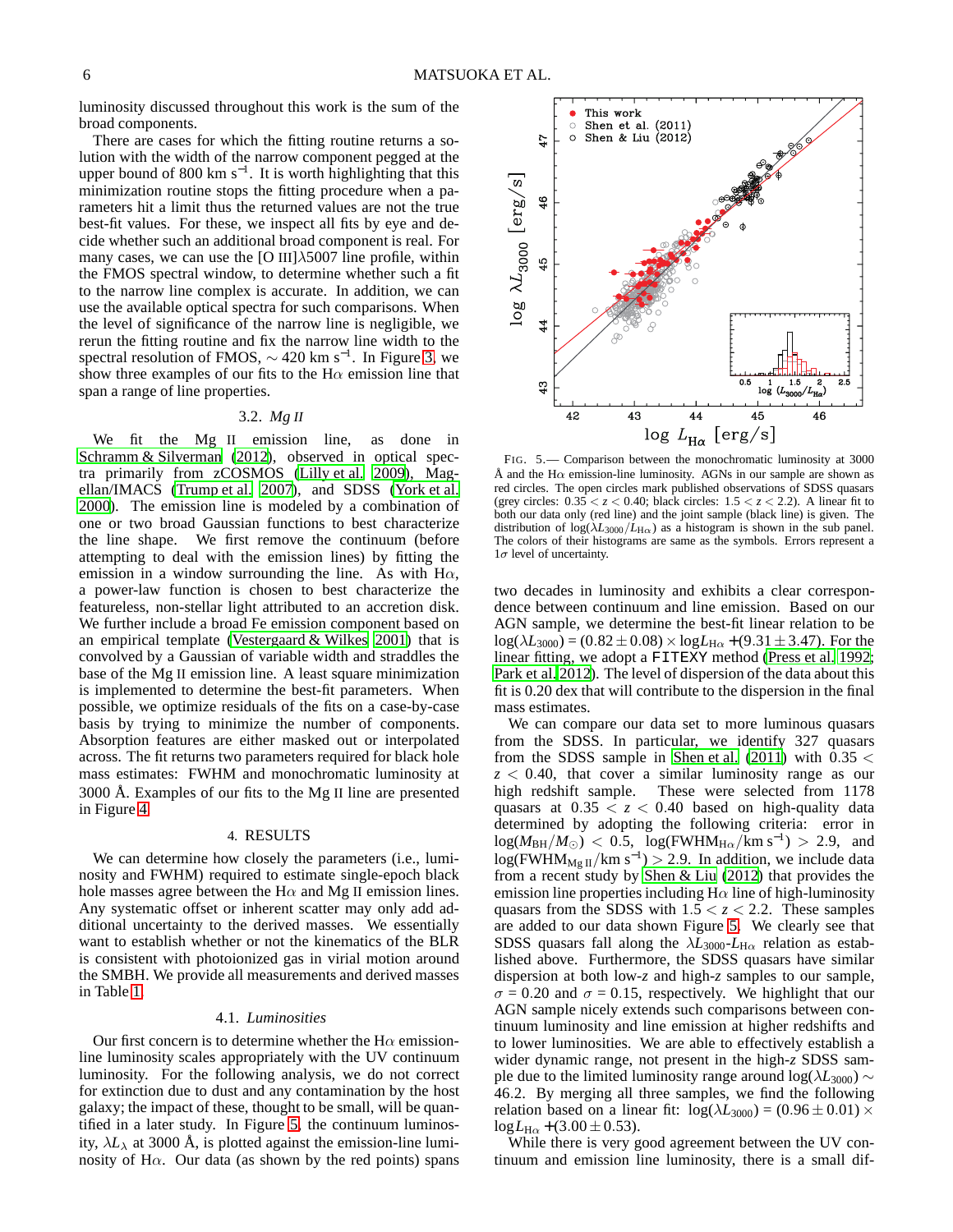<span id="page-6-0"></span>

|                                  |                                                                                   |                                                               |                                                                    |                                          | $\log L$ [erg s <sup>-1</sup> ]                                                        |                                                                                        | $log$ FWHM [km $s^{-1}$ ]                                                                   |                                                                                             | $log M_{BH}$ [ $M_{\odot}$ ]                                                      |                                                                                   |
|----------------------------------|-----------------------------------------------------------------------------------|---------------------------------------------------------------|--------------------------------------------------------------------|------------------------------------------|----------------------------------------------------------------------------------------|----------------------------------------------------------------------------------------|---------------------------------------------------------------------------------------------|---------------------------------------------------------------------------------------------|-----------------------------------------------------------------------------------|-----------------------------------------------------------------------------------|
| CID <sup>a</sup>                 | Field                                                                             | <b>RA [J2000]</b>                                             | <b>DEC [J2000]</b>                                                 | $Z_{\cdot}$                              | $H\alpha$                                                                              | $3000 \text{ Å}$                                                                       | $H\alpha$                                                                                   | Mg II                                                                                       | $H\alpha$                                                                         | $Mg$ II                                                                           |
| 178<br>5275<br>322<br>192<br>157 | <b>COSMOS</b><br><b>COSMOS</b><br><b>COSMOS</b><br><b>COSMOS</b><br><b>COSMOS</b> | 149.58521<br>149.59021<br>149.62421<br>149.66358<br>149.67512 | $+2.05114$<br>$+2.77450$<br>$+2.18067$<br>$+2.08522$<br>$+1.98275$ | 1.350<br>1.400<br>1.190<br>1.220<br>-330 | $43.76 + 0.03$<br>$44.10 + 0.13$<br>$43.16 + 0.14$<br>$43.24 + 0.14$<br>$42.98 + 0.13$ | $45.35 + 0.03$<br>$45.50 + 0.02$<br>$45.02 + 0.02$<br>$45.05 + 0.02$<br>$44.84 + 0.03$ | $3.685 + 0.013$<br>$3.835 + 0.028$<br>$3.440 + 0.044$<br>$3.339 + 0.075$<br>$3.701 + 0.040$ | $3.811 + 0.079$<br>$3.973 + 0.072$<br>$3.581 + 0.081$<br>$3.490 + 0.035$<br>$3.632 + 0.017$ | $8.68 + 0.03$<br>$9.18 + 0.09$<br>$7.84 + 0.12$<br>$7.68 + 0.17$<br>$8.28 + 0.11$ | $8.78 + 0.16$<br>$9.18 + 0.14$<br>$8.17 + 0.16$<br>$8.00 + 0.07$<br>$8.19 + 0.04$ |

TABLE 1 CATALOG OF EMISSION-LINE PROPERTIES AND BLACK HOLE MASSES

<sup>a</sup> The *Chandra* obs. ID.

ference that may impact, even slightly, our comparison of the masses. Based on the FMOS sample, the mean ratio  $\langle \log(\lambda L_{3000}/L_{\text{H}\alpha}) \rangle$  is 1.54 ± 0.03, slightly higher than that found for both the low-*z* and high-*z* SDSS quasar samples mentioned above;  $\langle \log(\lambda L_{3000}/L_{\text{H}\alpha}) \rangle = 1.40 \pm 0.01$  and  $\langle \log(\lambda L_{3000}/L_{\text{H}\alpha}) \rangle = 1.36 \pm 0.02$ , respectively. This can be seen in the inset histogram in Figure [5.](#page-5-1) If this was due to the effect of dust extinction, one would find the opposite trend with reduced UV continuum relative to the  $H\alpha$  line emission. There may be other explanations such as an underlying SED that may be different for X-ray selected samples [\(Elvis et al.](#page-7-10) [2012;](#page-7-10) [Hao et al. 2012](#page-7-11)) and has an impact on the response seen in photoionized gas, or the effect of the host galaxy on the aperture corrections that differs in each band. While this issue is of importance, we reserve a detailed investigation to subsequent work since it is beyond the scope of this paper to adequately demonstrate such effects. Here, we are primarily concerned with the magnitude of a luminosity offset and whether it contributes to an offset between the masses. With black hole mass scaling with the square root of the luminosity (see below), the offset in luminosity, as determined above, amounts to a very small offset in  $log(M_{BH}/M_{\odot})$  of 0.07.

# 4.2. *Velocity widths*

A second pillar for the use of Mg II as a black hole mass indicator is that the emitting-line gas is located essentially within the same clouds that emit Balmer emission. While there are claims that this is the case by comparing the velocity profile of Mg II with  $H\beta$  (e.g., [McLure & Jarvis 2002;](#page-8-14) [Shen et al. 2011\)](#page-8-6), there are reported differences and trends that are not well understood [\(Wang et al. 2009](#page-8-16); [Shen & Liu](#page-8-36) [2012;](#page-8-36) [Trakhtenbrot & Netzer 2012](#page-8-17)). For example, Mg II tends to be narrower than  $H\beta$  with a difference significantly larger at higher velocity widths (see Figure 2 of [Wang et al. 2009\)](#page-8-16).

Our aim here is to compare the FWHM of the Mg II and H $\alpha$ emission lines using a sample not yet explored, namely the moderate-luminosity AGNs at high-redshifts in survey fields such as COSMOS. In Figure [6,](#page-6-1) we plot the emission-line velocity width between  $H\alpha$  and Mg II emission lines. Based on the FMOS sample only, a positive linear correlation is seen between the velocity width of the two emission lines with the mean ratio of  $\langle \log(FWHM_{Mg II}/FWHM_{H\alpha}) \rangle = 0.089 \pm$ 0.022 ( $\sigma$  = 0.143). Our data is in very good agreement with those from the SDSS, i.e.,  $\langle \log(FWHM_{Mg II}/FWHM_{H\alpha}) \rangle$  = 0.033 ( $\sigma$  = 0.176) for the low-*z* sample from [Shen et al.](#page-8-6) [\(2011](#page-8-6)),  $\langle \log(FWHM_{Mg II}/FWHM_{H\alpha}) \rangle = 0.00$  ( $\sigma = 0.076$ ) for the high-*z* sample from [Shen & Liu](#page-8-36) [\(2012\)](#page-8-36), and recent FMOS results from SXDS (see [Nobuta et al. 2012\)](#page-8-24). Based on a linear fit to the data shown in Figure [6,](#page-6-1) we measure a slope that is consistent with unity;  $0.898 \pm 0.132$  for FMOS only and  $1.001 \pm 0.001$  for FMOS+SDSS, and that cannot substantiate

![](_page_6_Figure_9.jpeg)

<span id="page-6-1"></span>FIG. 6.— Comparison between the FWHM of H $\alpha$  with that of Mg II. Red, gray, and black circles are the same as those in Figure [5.](#page-5-1) A linear fit to both our data only (red line) and the joint sample (black line) is very similar to a one-to-one relation indicated by the dashed line. The distribution of  $log(FWHM_{Mg II}/FWHM_{H\alpha})$  is also shown in the sub panel.

the claim by [Wang et al. \(2009](#page-8-16)) for a shallower value. These results are supportive of a scenario where the Mg II and the  $H\alpha$  emitting regions are essentially co-spatial with respect to the central ionizing source.

There are a few noticeable outliers well outside the dispersion of the sample. These objects then appear as outliers when comparing their masses based on different lines in the next section. Upon inspection, we find that these are the result of the FMOS spectra having low S/N. In some cases, there may be a fit to the H $\alpha$  emission line, based on different parameter constraints, that is equally acceptable to the original fit as assessed by a chi-square goodness of fit and has a velocity width in closer agreement with Mg II. Although, we refrain from such selective fitting in order to present results that may be obtained from using similar fitting algorithms on larger data sets where such close inspection is not feasible.

#### 4.3. *Virial single-epoch masses*

We now calculate black hole masses  $(M_{BH})$  based on our single-epoch spectra using both (i)  $L_{3000}$  and FWHM<sub>Mg II</sub>, and (ii)  $L_{\text{H}\alpha}$  and FWHM<sub>H $\alpha$ </sub>. This calculation can be expressed as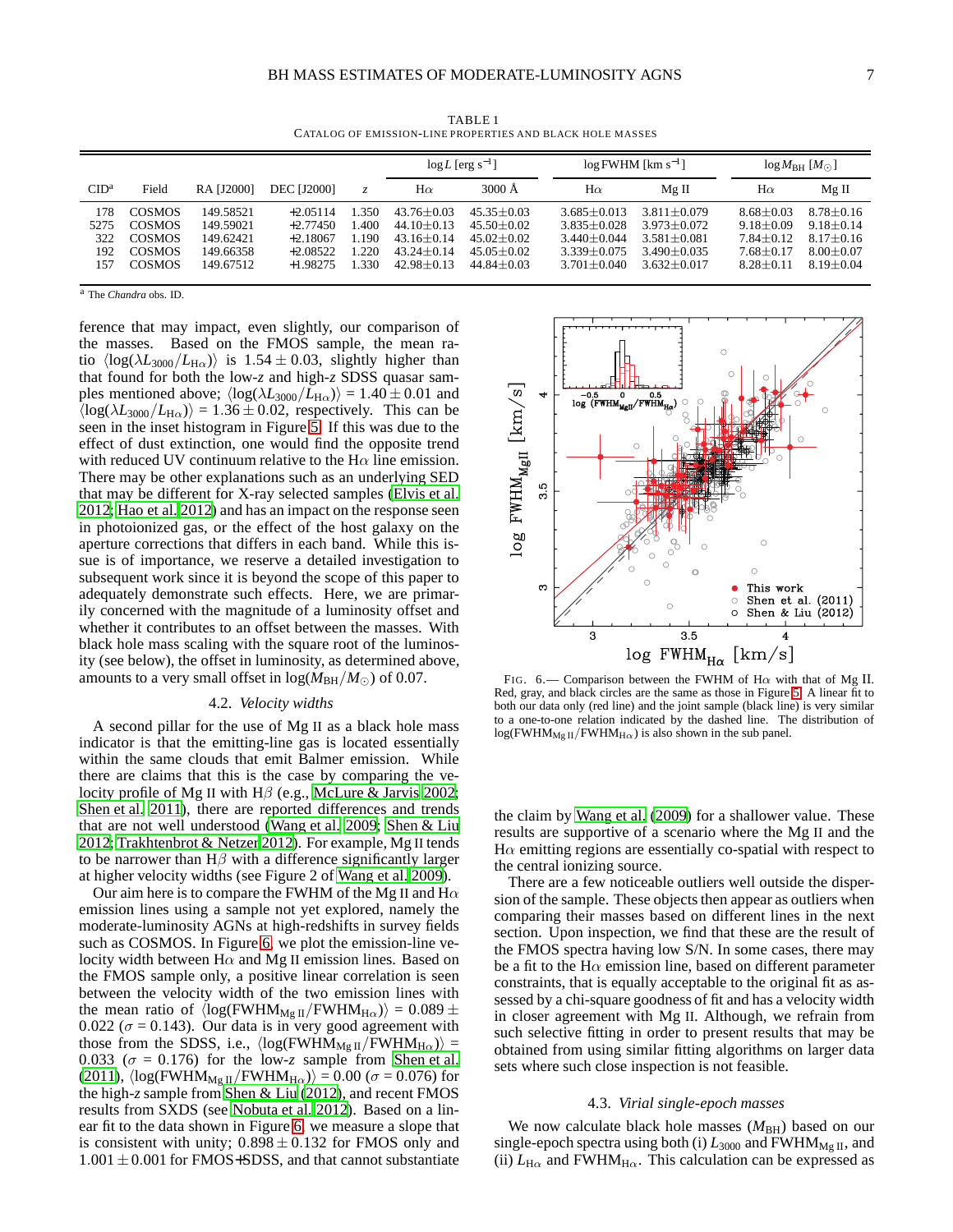![](_page_7_Figure_2.jpeg)

<span id="page-7-12"></span>FIG. 7.— The comparison of the black hole mass estimated by H $\alpha$  line with that by Mg II line. Red, gray, and black circles are the same as those in Figure [5.](#page-5-1) The fit to both our data (red line) and the joint sample (black line) is nearly equivalent to a one-to-one relation (dashed line). The distribution of  $log(M_{\rm Mg~II}/M_{\rm H\alpha})$  is also shown in the sub panel.

follows:

$$
\log\left(\frac{M_{\text{BH}}}{M_{\odot}}\right) = a + b \log\left(\frac{\lambda L_{\lambda} \text{ or } L_{\text{line}}}{10^{44} \text{ ergs s}^{-1}}\right) + c \log\left(\frac{\text{FWHM}}{\text{km s}^{-1}}\right). \tag{1}
$$

We explicitly use the recipes provided by [Greene & Ho](#page-7-8) [\(2005](#page-7-8)) and [McLure & Dunlop](#page-8-42) [\(2004\)](#page-8-42) for the cases of H $\alpha$  and Mg II lines, respectively:

$$
(a,b,c)=(1.221, 0.550, 2.060)
$$
 for H $\alpha$ ,  
 $(a,b,c)=(0.505, 0.620, 2.000)$  for Mg II.

We note that the calibration of the relation for Mg II has been carried out by many studies (e.g., [Vestergaard & Peterson](#page-8-43) [2006;](#page-8-43) [McGill et al. 2008\)](#page-8-44) and there are known differences between them.

In Figure [7,](#page-7-12) we show  $M_{BH}$  for our sample derived from H $\alpha$  and Mg II. Our sample spans a range of 7.2  $\lesssim$  $log(M_{BH}/M_{\odot}) \leq 9.5$  consistent with that reported by previous studies of type 1 AGNs in COSMOS [\(Merloni et al.](#page-8-13) [2010;](#page-8-13) [Trump et al. 2011\)](#page-8-45) and is complementary to the higher-*L* quasar sample at similar redshifts with  $log(M_{BH}/M_{\odot}) \gtrsim 9$ [\(Shen & Liu 2012\)](#page-8-36). We find the average (dispersion) in the black hole mass ratio of  $\langle \log(M_{\text{Mg II}}/M_{\text{H}\alpha}) \rangle$  is 0.17 ( $\sigma$  = 0.32) for our FMOS sample. These results are similar to that determined from the SDSS sample; the average (dispersion) in the black hole mass ratio is  $-0.05$  ( $\sigma = 0.39$ ) at low *z* and  $-0.03$  $(\sigma = 0.20)$  at high *z*. While an offset of 0.17 dex is seen in the FMOS sample, we conclude that the recipes established using local relations give consistent results between Mg II- and  $H\alpha$ -based estimates.

### 5. CONCLUSIONS

We have investigated the emission line properties of AGNs in COSMOS and ECDF-S to establish whether Mg II and H $\alpha$  provide comparable estimates of their black hole mass. This study is the first attempt to do so for AGNs of moderate luminosity, hence lower black hole mass ( $10^7 M_{\odot} < M_{\rm BH} <$  $10<sup>9</sup>M<sub>o</sub>$ ), at high redshift that complements studies of more luminous quasars. Our results clearly show that the velocity profiles of Mg II and  $H\alpha$  are very similar when characterized by FWHM and the relation between continuum luminosity and line luminosity is tight. We then find that virial black hole masses based on Mg II and  $H\alpha$  have very similar values and a level of dispersion ( $\sigma \sim 0.3$ ) comparable to luminous quasars from SDSS. It is important to keep in mind that these results pertain to specific calibrations [\(McLure & Dunlop 2004](#page-8-42); [Greene & Ho 2005](#page-7-8)) for estimating black hole mass. The use of other recipes, such as provided by [McGill et al.](#page-8-44) [\(2008\)](#page-8-44), will show a discrepancy larger than seen here. To conclude, the locally-calibrated recipes for black holes masses using Mg II and  $H\alpha$  are applicable for fainter AGN samples at high redshift. These results further support a lack of evolution in the physical properties of the broad line region in terms of quantities such as  $\alpha_{ox}$  (e.g., [Steffen et al. 2006;](#page-8-46) [Green et al.](#page-7-13) [2009\)](#page-7-13), emission-line strengths (e.g., [Fan 2006](#page-7-14)), and the inferred metallicities [\(Maiolino et al. 2001;](#page-8-47) [Nagao et al. 2006](#page-8-48); [Matsuoka et al. 2011](#page-8-49)).

As a final word of caution, such estimates of black hole mass are likely to have inherent dispersion as discussed above and systematic uncertainties that are not yet well understood. For instance, recipes for estimating black hole mass depend on the assumption that the gas is purely in virial motion. This is unlikely to be true for all cases since both outflows and inflows are common in AGNs. Even so, there is evidence that the virial product of mass and luminosity (as a proxy for the radius to the BLR) is a useful probe of the central gravitational potential. In the very least, it is important to establish the level of dispersion in such relations since observed trends usually rely on offsets comparable to the dispersion such as the redshift evolution of the relation between black holes and their host galaxies (e.g., [Peng et al. 2006](#page-8-50); [Merloni et al. 2010](#page-8-13); [Schramm & Silverman 2012\)](#page-8-37).

We thank Kentaro Aoki and Naoyuki Tamura for their invaluable assistance during our Subaru/FMOS observations. K.M. acknowledges financial support from the Japan Society for the Promotion of Science (JSPS). Data analysis were in part carried out on common-use data analysis computer system at the Astronomy Data Center, ADC, of the National Astronomical Observatory of Japan (NAOJ).

#### REFERENCES

Bahcall, J. N., Kozlovsky, B.-Z., & Salpeter, E. E. 1972, ApJ, 171, 467

- <span id="page-7-3"></span><span id="page-7-2"></span>Bentz, M. C., Walsh, J. L., Barth, A. J., et al. 2009, ApJ, 705, 199 Brusa, M., Civano, F., Comastri, A., et al. 2010, ApJ, 716, 348 Civano, F., Elvis, M., Brusa, M., et al. 2012, ApJS, 201, 30
- <span id="page-7-7"></span>
- <span id="page-7-6"></span>
- <span id="page-7-9"></span>Collin, S., Kawaguchi, T., Peterson, B. M., et al. 2006, A&A, 456, 75 Elvis, M., Civano, F., Vignali, C., et al. 2009, ApJS, 184, 158
- <span id="page-7-10"></span><span id="page-7-5"></span>Elvis, M., Hao, H., Civano, F., et al. 2012, ApJ, 759, 6
- <span id="page-7-14"></span>Fan, X. 2006, New A Rev., 50, 665
- <span id="page-7-13"></span><span id="page-7-0"></span>Green, P. J., Aldcroft, T. L., Richards, G. T., et al. 2009, ApJ, 690, 644 Greene, J. E., & Ho, L. C. 2004, ApJ, 610, 722 Greene, J. E., & Ho, L. C. 2005, ApJ, 630, 122 Greene, J. E., & Ho, L. C. 2007, ApJ, 670, 92
- 
- <span id="page-7-8"></span>
- <span id="page-7-1"></span>Hao, H., Elvis, M., Kelly, B. C., et al. 2012, [arXiv:1210.3044](http://arxiv.org/abs/1210.3044)
- 
- <span id="page-7-11"></span><span id="page-7-4"></span>Hopkins, P. F., Richards, G. T., & Hernquist, L. 2007, ApJ, 654, 731